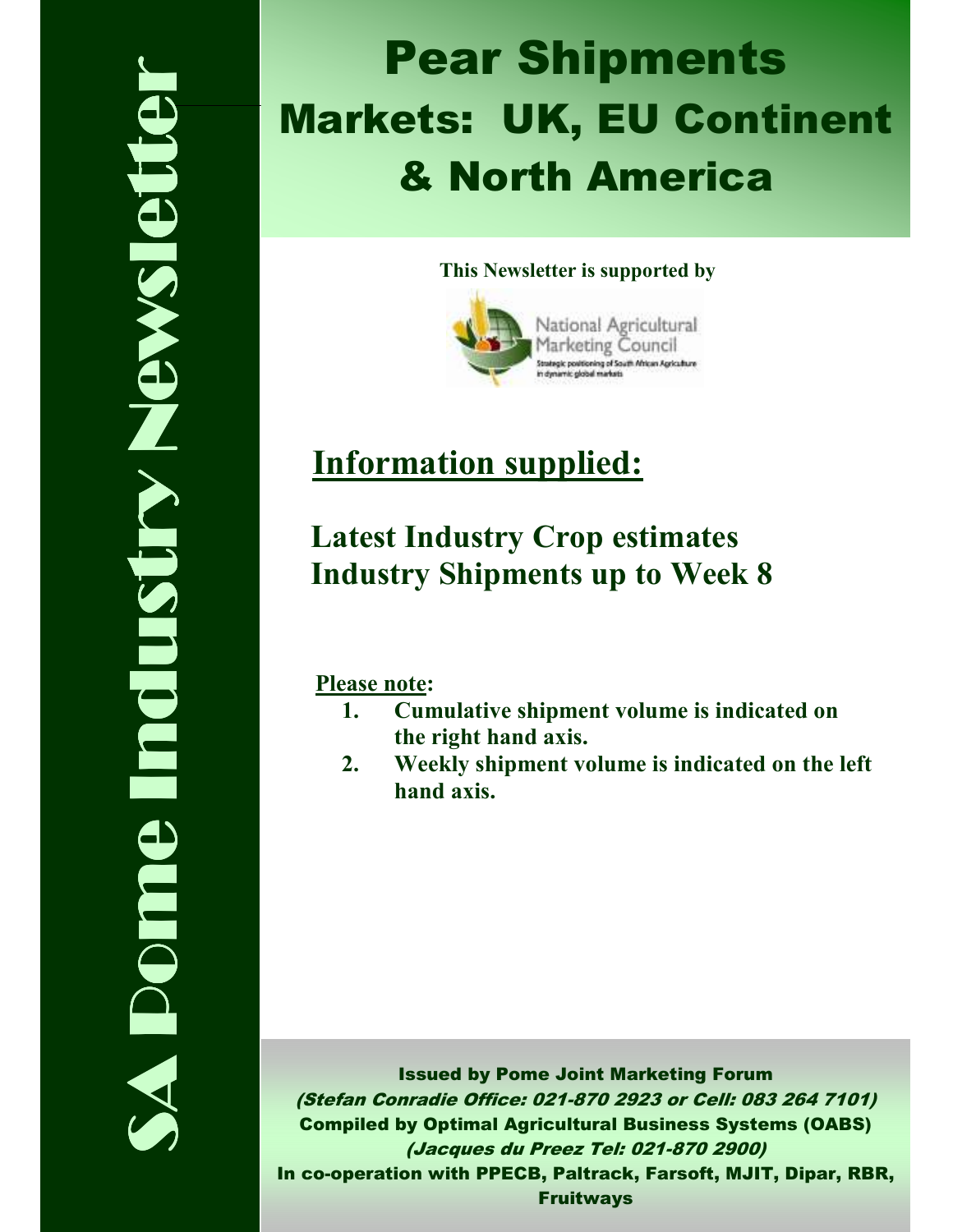# Total Pear Export Estimate to All Markets

|                | 2007       | 2008       | $2 \text{ yr}$<br>Ava | 2009 Estimate |       | <b>Estimate vs 2008</b> |
|----------------|------------|------------|-----------------------|---------------|-------|-------------------------|
| Apples         | 23.742.087 | 26.488.401 | 25.115.244            | 24.921.357    | -6%   | -1.567.044              |
| <b>I</b> Pears | 12.912.087 | 13.138.471 | 13.025.279            | 13.325.226    | 1%    | 186.754                 |
| Total          | 36.654.174 | 39.626.872 | 38.140.523            | 38.246.582    | $-3%$ | $-1,380,290$            |

All volumes = 12.5kg carton equivalent

### Pears Passed for Export & Estimate



| Variety                   | 2007       | 2008       | 2 yr Average | 2009 Estimate |        | <b>Estimate vs 2008</b> |
|---------------------------|------------|------------|--------------|---------------|--------|-------------------------|
| PACKHAMS TRIUMPH          | 5,422,078  | 5,545,359  | 5,483,719    | 5,547,075     | 0%     | 1.716                   |
| <b>FORELLE</b>            | 2,271,454  | 2,164,702  | 2,218,078    | 2,346,165     | 8%     | 181,463                 |
| <b>WBC/BARTLETT</b>       | 1,920,236  | 2,281,917  | 2,101,077    | 2,510,291     | 10%    | 228,373                 |
| <b>BEURRE BOSC</b>        | 623,759    | 484.714    | 554,237      | 451,440       | $-7%$  | $-33,275$               |
| DOYENNE DU COMICE         | 568,443    | 477,833    | 523.138      | 473,462       | $-1%$  | $-4,371$                |
| <b>ABATE FETEL</b>        | 355,601    | 348,230    | 351,916      | 363,558       | 4%     | 15,328                  |
| <b>VERMONT BEAUTY</b>     | 361,352    | 565,879    | 463,615      | 565,879       | 0%     |                         |
| <b>GOLDEN RUSSET BOSC</b> | 369,621    | 332.799    | 345,256      | 316,159       | $-5%$  | $-16,640$               |
| <b>ROSEMARIE</b>          | 313,105    | 255.634    | 284.370      | 340,893       | 33%    | 85,259                  |
| <b>BEURRE HARDY</b>       | 243,817    | 149,788    | 196.803      | 146,839       | $-2%$  | $-2,949$                |
| <b>FLAMINGO</b>           | 129,020    | 111,953    | 120,487      | 113,813       | 2%     | 1,859                   |
| Other                     | 242,810    | 419,662    | 331,236      | 149,652       | $-64%$ | $-270,010$              |
| <b>Grand Total</b>        | 12,912,087 | 13.138.471 | 12.973.930   | 13.325.226    | 1%     | 186.754                 |

All volumes = 12.5kg carton equivalent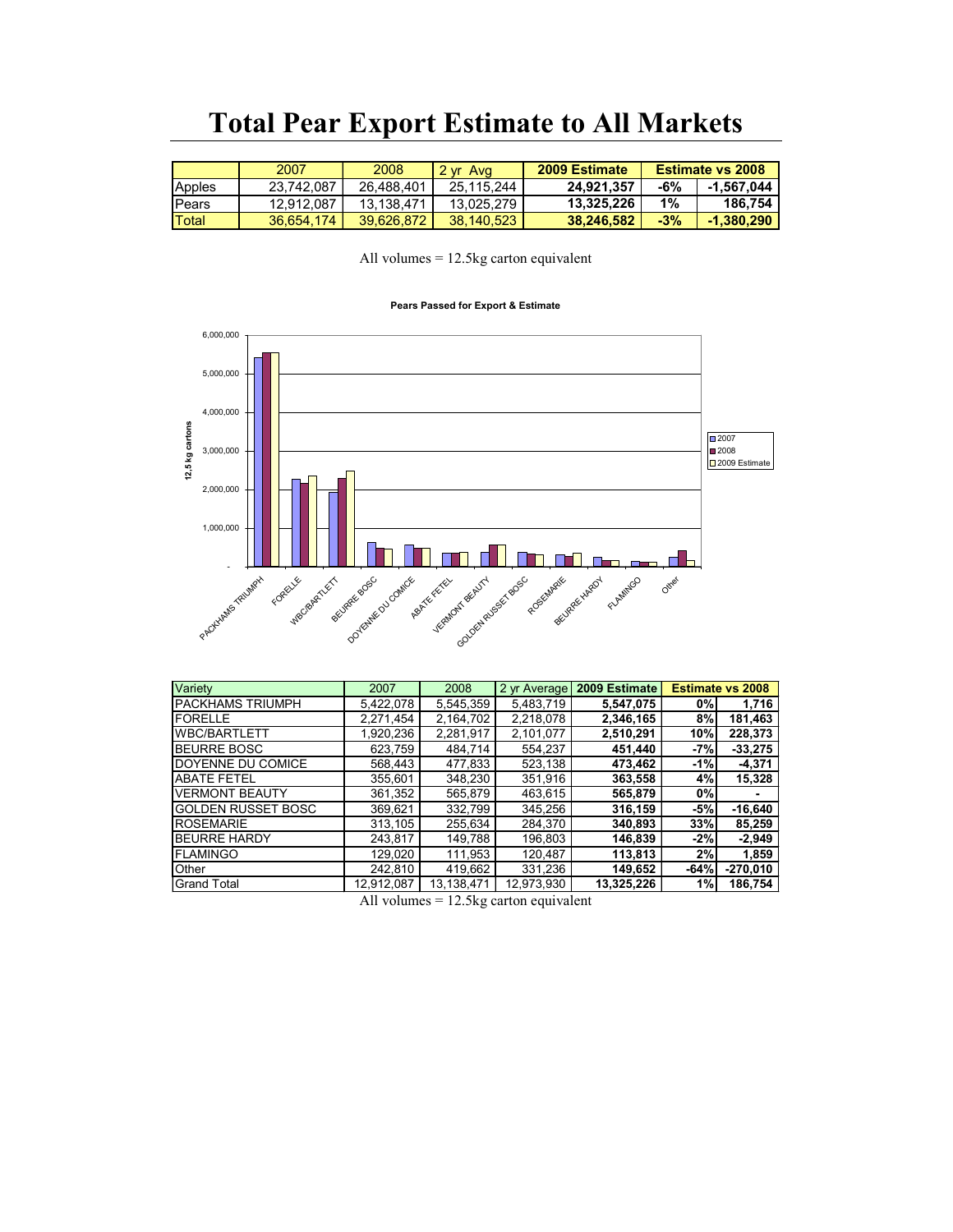# Pears Passed For Export



# Pears Passed For Export per cultivar Week 1-8

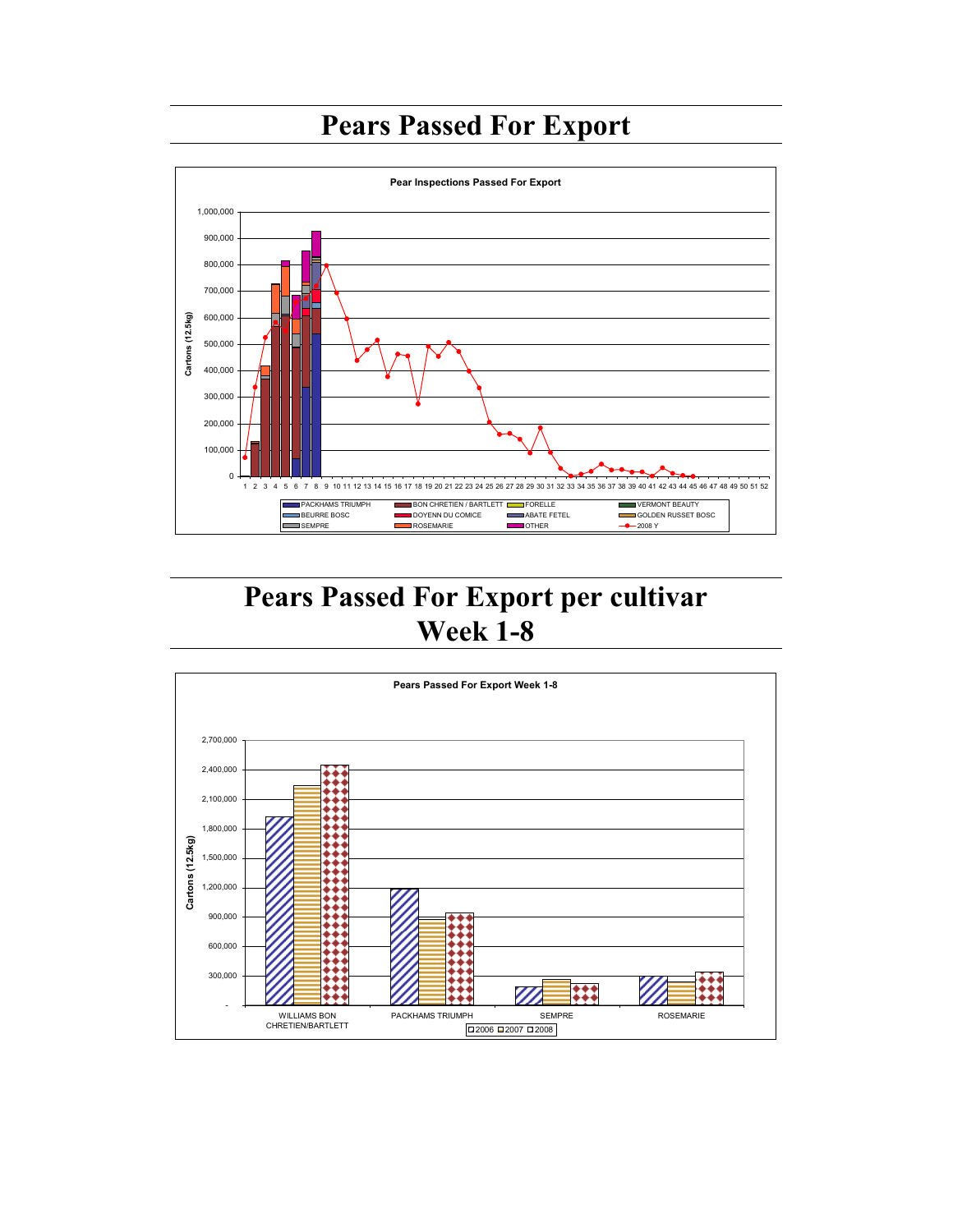

| <b>Weekly volumes</b>     | 2008    | 2009    | <b>IDifference</b> |        |
|---------------------------|---------|---------|--------------------|--------|
| Week 8                    | 125.646 | 80.496  | -45.150            | $-36%$ |
| <b>Cumulative volumes</b> |         |         |                    |        |
| Week 1 to 8               | 409.600 | 374.444 | $-35,156$          | $-9%$  |



| <b>Weekly volumes</b> | 2008   | 2009   | <b>IDifference</b> |        |
|-----------------------|--------|--------|--------------------|--------|
| Week 8                | 32.078 | 27.864 | $-4.214$           | $-13%$ |
| lCumulative volumes   |        |        |                    |        |
| Week 1 to 8           | 71.204 | 64.242 | $-6.962$           | $-10%$ |

# UK Market: Pear Shipments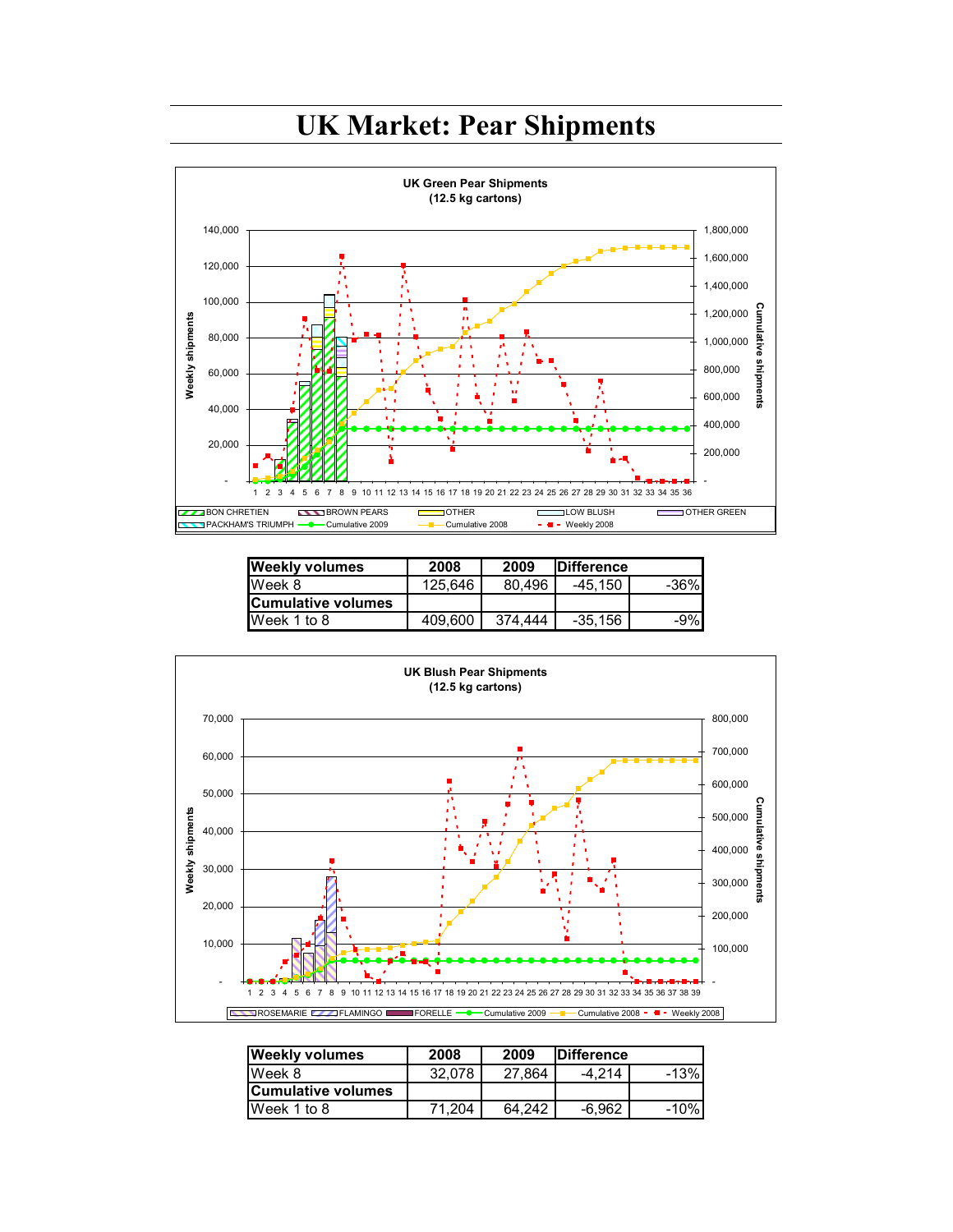# Continental Europe Market: Pear Shipments



| <b>Weekly volumes</b>     | 2008      | 2009      | <b>IDifference</b> |      |
|---------------------------|-----------|-----------|--------------------|------|
| Week 8                    | 626.510   | 271.254   | -355.256           | -57% |
| <b>Cumulative volumes</b> |           |           |                    |      |
| IWeek 1 to 8              | 1.887.212 | 1.743.929 | -143.282           | -8%  |



| <b>Weekly volumes</b> | 2008    | 2009    | <b>IDifference</b> |     |
|-----------------------|---------|---------|--------------------|-----|
| Week 8                | 56.072  | 64.710  | 8.638              | 15% |
| lCumulative volumes   |         |         |                    |     |
| Week 1 to 8           | 211.511 | 252.861 | 41.350             | 20% |